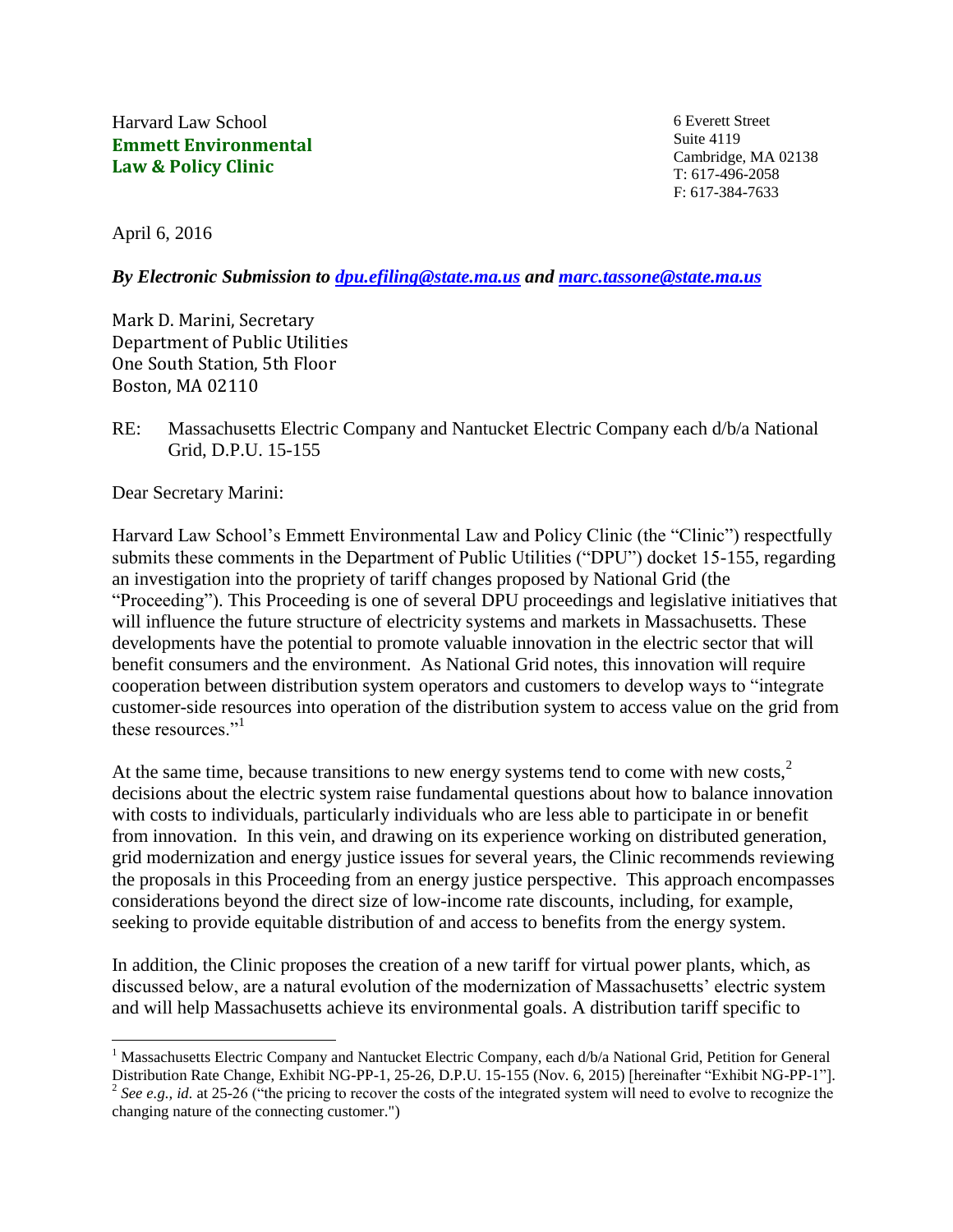virtual power plants is not reflected in National Grid's proposals but would promote the deployment of distributed energy resources, and send a strong signal that the Commonwealth is a leader in electricity innovation.

## I. **ENERGY JUSTICE**

### **A. Energy Justice Entails Protecting Consumers from Disproportionate Shares of the Costs to Maintain and Improve Energy Systems and Providing Equitable Distribution of and Access to Benefits from Energy Systems**

There is no single definition of energy justice, but the Clinic submits the following as a starting point for consideration of energy equity issues in DPU proceedings:

Building on the tenets of environmental justice, which provide that all people have a right to be protected from environmental pollution and to live in and enjoy a clean and healthful environment, energy justice is based on the principle that all people should have a reliable source of energy, protection from a disproportionate share of costs or negative impacts/externalities associated with building, operating and maintaining energy generation, transmission and distribution systems, and equitable distribution of and access to benefits from such systems.

Energy justice is an issue that needs to be considered in addition to environmental justice; while the concepts have commonalities, they can differ in the people they seek to protect, the harms they seek to avoid and the strategies they employ to achieve fair results. In the energy context, equity concerns often arise in efforts to "steer[] clear of a collision between the needs of low income households and the imperative of wiser energy policies,"<sup>3</sup> while ensuring that all members of society have access to safe, affordable and sustainable energy, regardless of their income, race, medical status or other condition. 4

A common proxy for energy equity concerns is the energy burden borne by low-income households. An energy burden is the "percent of annual income a household must spend to buy utilities (not non-energy service) and all other residential fuels."<sup>5</sup> Energy burdens are higher for low-income households than other households primarily because their income is lower, but also in part because their homes tend to be older and less energy-efficient. The American Coalition for Clean Coal Electricity estimated that households earning less than \$10,000 in 2012 paid 19.5% of their after-tax income on residential electricity, while households earning more than \$50,000 paid 1.1%. The disparity increases when heating costs are considered; a 2008 study

l <sup>3</sup> Patty Limerick & Jason L. Hanson, *High Energy Prices & Low-Income America*, CENTER OF THE AMERICAN WEST 3 (2008) http://www.centerwest.org/publications/pdf/eoc.pdf.

<sup>4</sup> Kirsten Jenkins et al., *Energy Justice: A Whole Systems Approach* 75 (2014)

https://queenspoliticalreview.files.wordpress.com/2014/10/article-5-energy-justice-a-whole-systems-approach-p74- 87.pdf.

<sup>5</sup> Meg Power, *The Burden of FY 2008 Residential Energy Bills on Low-Income Consumers*, ECONOMIC OPPORTUNITY STUDIES 2 (Mar. 20, 2008)

http://www.opportunitystudies.org/repository/File/energy\_affordability/Forecast\_Burdens\_08.pdf.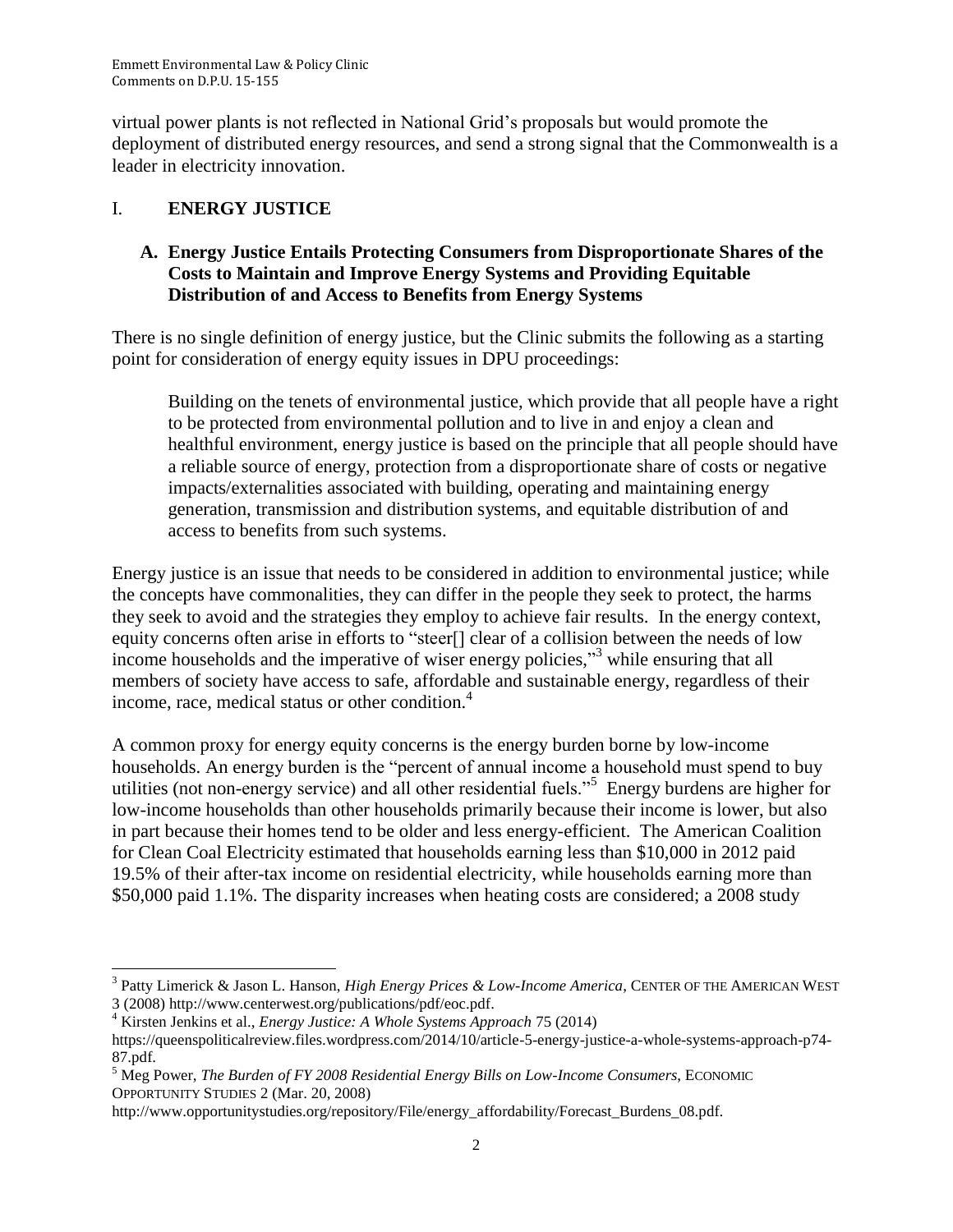estimated that low-income consumers in New England had the highest energy burdens compared to the rest of the country, with nearly 40% of their incomes going to energy costs.<sup>6</sup>

Energy burdens can have disempowering and harmful effects on low-income populations. High energy burdens can force consumers to make difficult tradeoffs between paying energy bills and attending to other necessary expenses, such as medical care, rent or groceries. These choices jeopardize health, safety and housing stability. For example:

- A research project on housing challenges among low-income families in Boston found that high energy burdens led to illness and stress (*i.e.* asthma, malnutrition and mental health issues associated with large bills), financial challenges (*i.e.* high utility bills and utility-related debts/arreages that affect the entire household), and housing instability (*i.e.* shutoffs resulting from non-payment and difficulties securing proper housing due to high utility expenses or a history of utility debt).<sup>7</sup> The report found that children in families with high energy burdens are exposed to "nutritional deficiencies, higher risks of burns from non-conventional heating sources, higher risks for cognitive and developmental behavior deficiencies, and increased incidences of carbon monoxide poisoning."<sup>8</sup>
- According to a survey performed by the National Energy Assistance Directors Association in 2005, a significant proportion of households receiving federal energy assistance in the Northeast reported making budget trade-offs due to high energy costs: 73% reported that they reduced expenditures on household necessities because they did not have enough money to pay their energy bills; 20% went without food; 28% went without medical or dental care; and 23% did not make a full rent or mortgage payment at least once.<sup>9</sup>

Given these trade-offs, it is not surprising that low-income households tend to be more vulnerable to rising or fluctuating energy prices.<sup>10</sup>

Reducing energy burdens, including through tools like low-income rate discounts and energy efficiency programs, is a critical component of energy justice, but is only one of the objectives of energy justice, which include:

1. Reducing energy burdens on low-income consumers;

 $\overline{a}$ 6 *Id*. at 5.

<sup>7</sup> Diana Hernandez and Stephen Bird, *Energy Burden and the Need for Integrated Low-Income Housing and Energy Policy*, 2 POVERTY & PUBLIC POLICY 4, 11-12 (2010).

<sup>8</sup> *Id*. at 6.

<sup>9</sup> Lauren Smith, Child Health Impact *Assessment of Energy Costs and the Low Income Home Energy Assistance Project*, CHILD HEALTH IMPACT ASSESSMENT WORKING GROUP 2-3 (April 2007) http://www.hiaguide.org/hia/childhealth-impact-assessment-energy-costs-and-low-income-home-energy-assistance-program-liheap.

<sup>10</sup> Cara Lampton *et al*., *Policies for Achieving Energy Justice in Society: Best Practices for Applying Solar Energy Technologies to Low-Income Housing*, CENTER FOR ENERGY AND ENVIRONMENTAL POLICY 3 (December 2010) http://ceep.udel.edu/wp-content/uploads/2013/08/2010\_es\_READY\_AchievingEnergyJusticewithSolar3.pdf.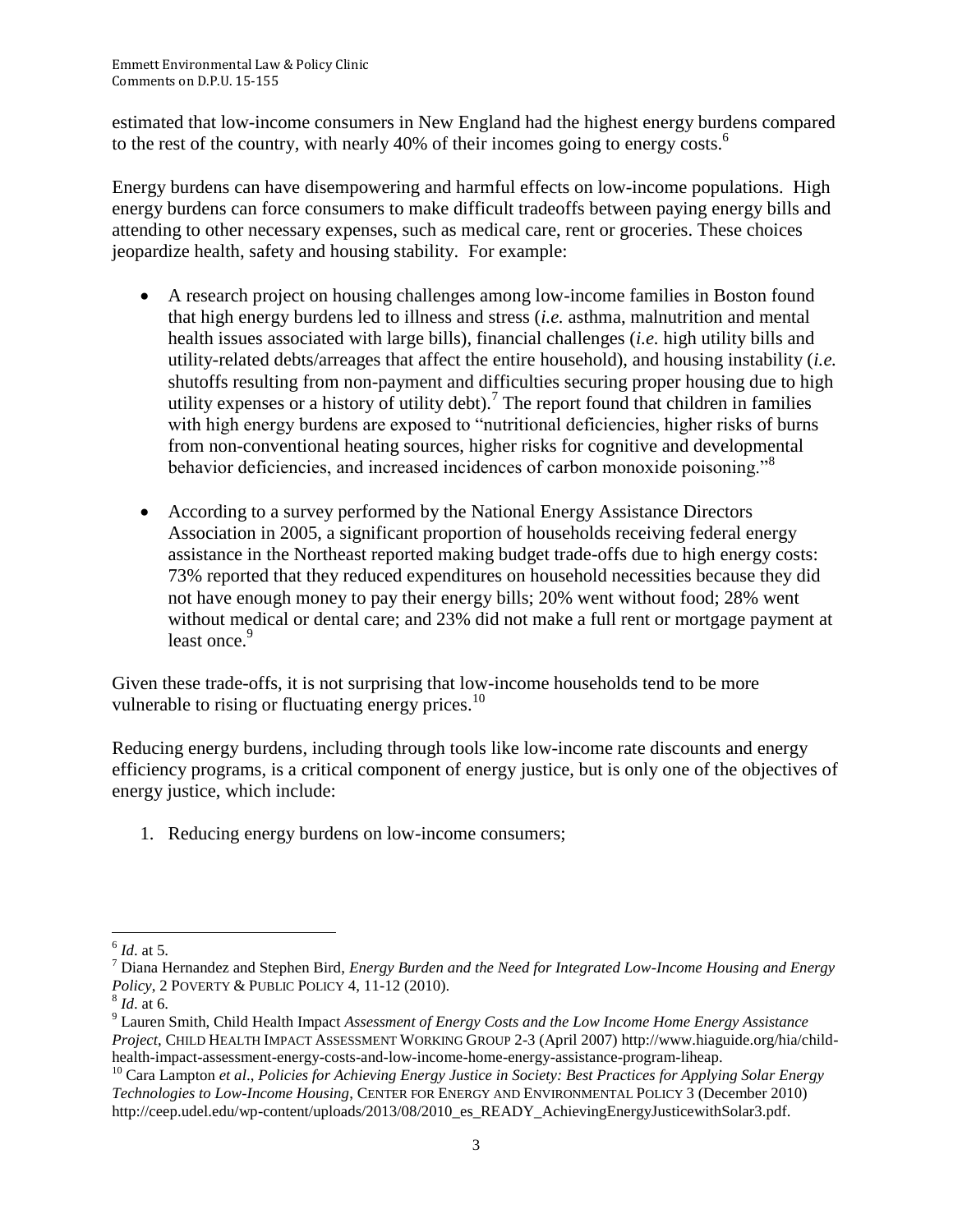- 2. Avoiding disproportionate distribution of the costs or negative impacts associated with building, operating and maintaining electric generation, transmission and distribution systems;
- 3. Equitable distribution of and access to real benefits from a modern energy system, including electric generation, transmission and distribution systems; and
- 4. Ensuring a reliable source of electricity and protecting low-income households, including those on fixed incomes, from price fluctuations.

Thus, an energy justice analysis includes examining whether consumers have equal opportunities to take advantage of energy cost-saving measures, such as use of solar energy or programmable thermostats. In some instances, low-income households may be interested in taking advantage of new technology but will struggle with the initial investment required to access associated benefits. Policies informed by energy justice principles should account for these initial costs and consider mechanisms that allow low-income consumers to utilize new technologies without increasing their energy burden.

An issue that overlays all of the principles of energy justice is the need for education and outreach. Energy literacy programs are important because the learning curve for understanding and accessing the advantages of an evolving grid can be incredibly steep for any customer, and this is only exacerbated when consumers lack access to information on their energy systems or when they have other needs to prioritize.<sup>11</sup> Greater knowledge can empower consumers to take greater control over their energy usage and become more involved in energy decisions.

## B. **Consideration of Energy Justice Promotes the Goals of the Commonwealth and is Consistent with DPU Precedent**

The Massachusetts Legislature has declared that "electricity service is essential to the health and well-being of all residents of the commonwealth, to public safety, and to orderly and sustainable economic development".<sup>12</sup> Consistent with that finding, the Legislature declared that "affordable" electric service should be available to all consumers on reasonable terms and conditions" and that "electricity bills for low income residents should remain as affordable as possible."<sup>13</sup> Consideration of energy justice flows directly from these directives, and is reflected in DPU's mandates.

For example, the DPU is required to pursue issues relevant to energy justice, such as requiring distribution companies to provide discounted rates for low-income users.<sup>14</sup> With respect to decisions or actions regarding rate designs in particular, DPU is directed to consider:

"[T]he impacts of such actions, including the impact of new financial incentives on the successful development of energy efficiency and on-site generation. Where the scale of

 $\overline{a}$ 

 $11$  Hernandez & Bird 6.

<sup>&</sup>lt;sup>12</sup> 1997 Mass. H.B. 5117, § 1(a).

 $13$  1997 Mass. H.B. 5117, § 1(a) and 1(n).

 $^{14}$  M.G.L. ch. 164, § F(4)(i).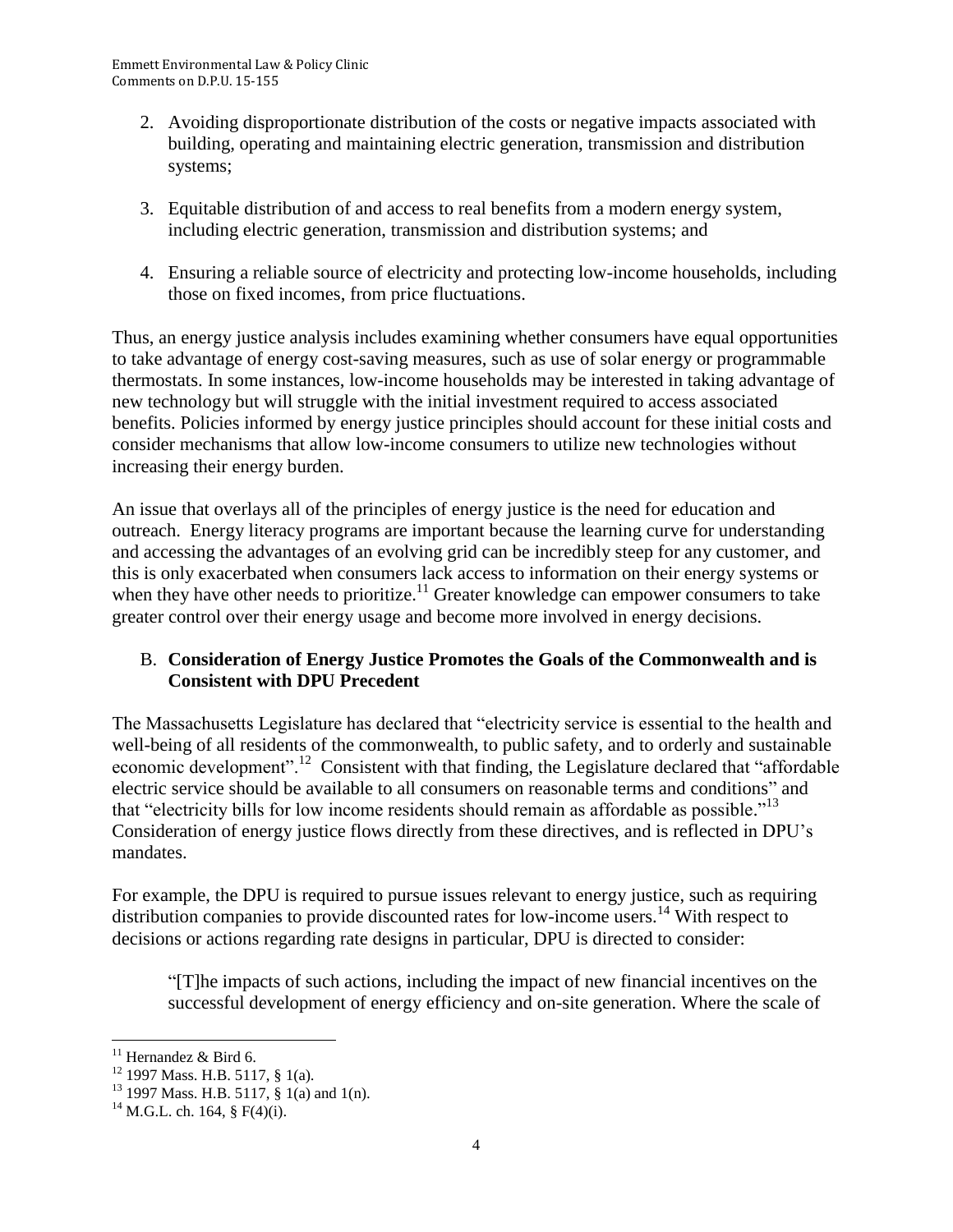on-site generation would have an impact on affordability for low-income customers, a fully compensating adjustment shall be made to the low-income rate discount."<sup>15</sup>

DPU recognizes the important role that it plays "in enforcing laws and regulations of the Commonwealth established to protect and support natural gas and electricity consumers, particularly low-income consumers,"<sup>16</sup> and that low-income consumers may face unique challenges from decisions impacting the energy system.<sup>17</sup> The DPU has also committed to exploring mechanisms "beyond those tools already available (*e.g.* low income discount rate) to insulate low income customers from bill volatility."<sup>18</sup> This is consistent with the Supreme Judicial Court's finding, in the context of upholding different treatment for different classes of customers in ratemaking decisions, that cost of service should not be the only consideration for the DPU. Rather, in determining whether rate classes are justified, DPU should also consider "[t]he nature of the use and the benefit obtained from it, the number of persons who want it for such a use, and the effect of a certain method of determining prices upon the revenues to be obtained by the city, and upon the interests of property holders."<sup>19</sup>

These examples of DPU's consideration of issues relevant to energy justice are illustrative, not exhaustive, but support DPU's consideration of all components of energy justice in its decisionmaking.

## **C. Proposals in National Grid's Ratemaking Proceeding Should be Evaluated from an Energy Justice Perspective**

DPU should review the proposals in the Proceeding from an energy justice perspective. Examples of issues in National Grid's proposed ratemaking that implicate energy justice issues include:

 **Flat or fixed fees in energy bills**: National Grid proposes a rate structure that "will shift the recovery of costs from variable per kilowatt-hour ("kWh") charges to fixed customer charges."<sup>20</sup> This rate shift would also apply to low-income consumers in the R-2 category. Fixed customer charges could disproportionately affect the energy burden borne by low-income consumers because these flat charges will make up a larger percentage of their incomes.<sup>21</sup> Rate affordability is a core component of energy justice. The DPU should only approve rate structures that (i) take into account the unique challenges that low-income consumers face and (ii) provide methods through which disproportionate costs to low-income consumers can be offset.

l  $15$  M.G.L. ch. 164, § 141.

<sup>&</sup>lt;sup>16</sup> See e.g., Order Expanding Low-Income Consumer Protections and Assistance, D.P.U. 08-4 (Sept. 15, 2008).

<sup>&</sup>lt;sup>17</sup> See e.g., Anticipated Policy Framework for Time Varying Rates, D.P.U. 14-04-B (June 12, 2014) ("the Department is mindful of the concerns raised on behalf of low-income customers and others who are unable to shift a significant portion of their consumption due to extraordinary circumstances, such as medical equipment requirements.")

<sup>&</sup>lt;sup>18</sup> Order Adopting Policy Framework for Time Varying Rates, D.P.U 14-04-C, 11-13 (Nov. 5, 2015).

<sup>19</sup> *Am. Hoechest Corp. v. Dep't of Pub. Utilities,* 379 Mass. 408, 411-12 (1980) (citing *Brand v. Water Comm'rs of Billerica*, 242 Mass. 223, 227 (1922)).

<sup>20</sup> Exhibit NG-PP-1, 22 (Nov. 6, 2015).

 $21$  Higher flat customer charges can also disincentive energy efficiency measures.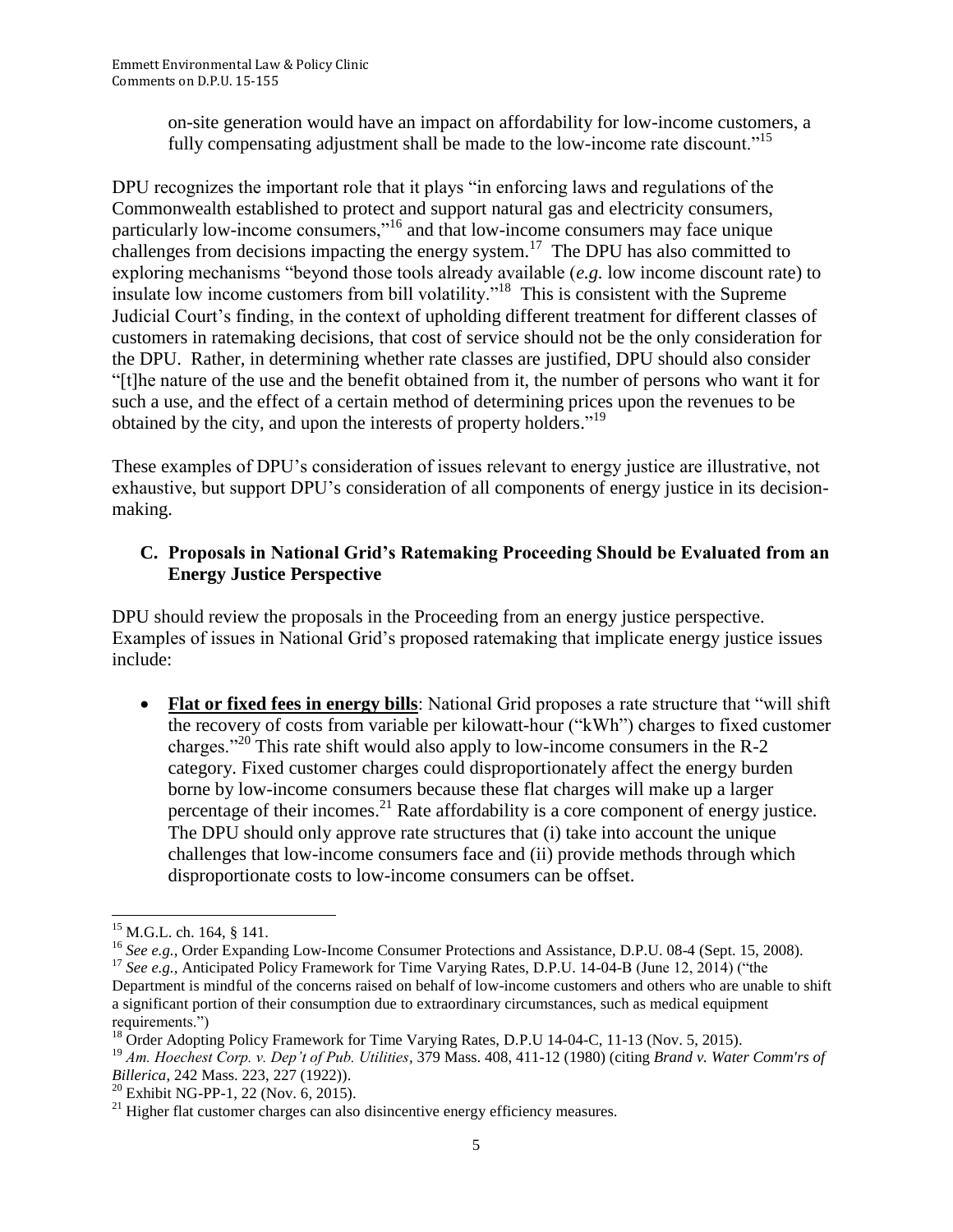Furthermore, by proposing a customer charge that is based on the *greater* of (i) total electricity consumption in the current month or (ii) the maximum monthly electricity consumption in the last eleven months,<sup>22</sup> National Grid's proposal creates an asymmetric payment structure that favors distribution companies. If a consumer's use goes up, the consumer may pay a higher customer charge immediately, but if a consumer's use goes down, the consumer will still pay the higher customer charge for eleven months. Depending on how the customer charge is initially assessed, and whether it "travels" with people when they move, this structure could have additional negative impacts on lowincome consumers that are more likely to change residences within a twelve-month period and potentially never see the benefits of their energy use reductions.

 **Access fees for certain free-standing distributed generation assets:** The Access Fee proposed for stand-alone generators<sup>23</sup> could increase the price of community solar, thus reducing its affordability and limiting the benefits it provides to low-income consumers. Community solar is valuable because it provides access to an opportunity, and stream of potential benefits, that would otherwise generally be available only to homeowners that have control of their roofs. Thus, community solar is particularly important for consumers living in subsidized housing, leased properties or other buildings that may not allow residents to install solar panels on-site. Access to off-site solar may be more relevant in dense urban areas that receive less sunlight than in more open areas. A flat Access Fee for off-site energy negates the benefits that users would otherwise obtain from community solar facilities.

Low-income community leaders have stated that community solar has helped low-income families reduce their electric bills, reduced harmful air pollution and created employment opportunities for low-income residents.<sup>24</sup> The DPU should broadly consider the impacts that the proposed access fees could have on access to energy benefits and ensure that low-income consumers have meaningful access to opportunities like solar energy.

 **Time Varying Rates**: National Grid's proposed rate structures include time varying rates for the R-4 category, which consists of residential consumers with high electricity use. The threshold energy usage for utilizing time varying rates generally precludes lowincome consumers from participating in time-based pricing. However, research in pilot programs across the United States that employed dynamic pricing systems demonstrates that "low income customers are responsive to dynamic rates" and "many such customers can benefit even without shifting load."<sup>25</sup> This research found that between 65 percent and 79 percent of low-income consumers would benefit from dynamic pricing even

 $\overline{\phantom{a}}$ <sup>22</sup> Massachusetts Electric Company and Nantucket Electric Company, each d/b/a National Grid, Petition for General Distribution Rate Change, Proposed Tariff M.D.P.U. No. 1264, D.P.U. 15-155 (November 6, 2015). <sup>23</sup> *Id*. at 70.

<sup>24</sup> Ben Hellenstein, *Community leaders say solar is working for low-income families*, Environment Massachusetts (Oct. 28, 2015) http://www.environmentmassachusetts.org/news/mae/community-leaders-say-solar-working-lowincome-families.

<sup>25</sup> Ahmad Faruqui, Sanem Sergici & Jennifer Palmer, *The Impact of Dynamic Pricing on Low-Income Customers*, THE EDISON FOUNDATION & THE INSTITUTE FOR ELECTRIC EFFICIENCY (September 2010) *available at* http://www.edisonfoundation.net/IEE/Documents/IEE\_LowIncomeDynamicPricing\_0910.pdf.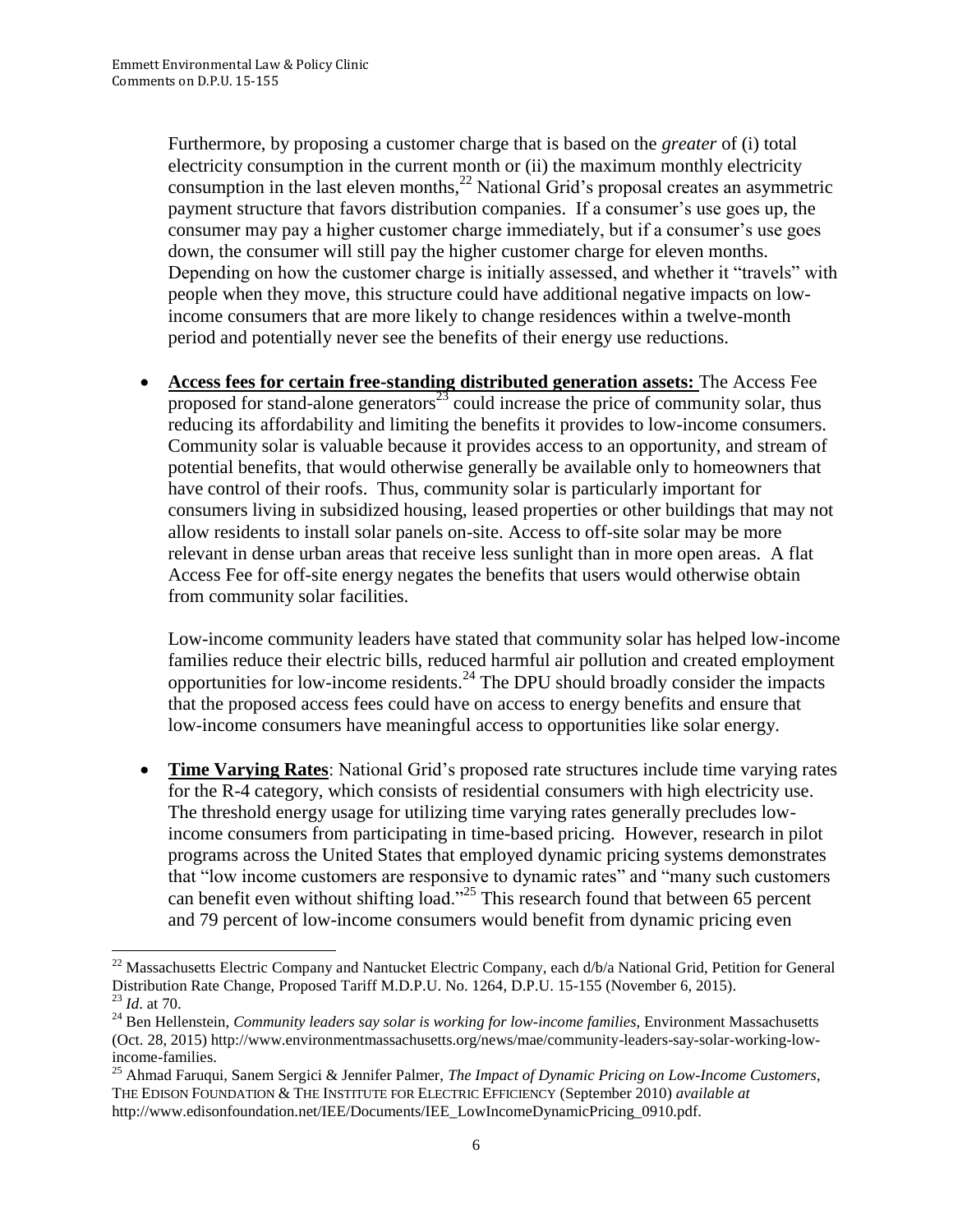without making changes to their current usage because low-income customers have flatter than average load shapes.<sup>26</sup> The DPU should take these findings into account when considering appropriate thresholds for the R-4 category.

Concerns about impacts of price fluctuations on low-income consumers can be addressed through mechanisms such as providing technology that enables access to real-time energy use and temporary bill protection, including through the use of "shadow" programs that allow consumers to see what their bills would have been with time varying rates. We recognize that time varying rates are also being considered in the DPU's grid modernization proceedings and encourage coordination between the proceedings.

Given the high energy burden felt by the Commonwealth's most vulnerable populations, the DPU should include a thorough energy justice analysis in its review in this Proceeding to avoid exacerbating energy burdens and to ensure equitable distribution of and access to benefits from the energy system across all residential consumers.

# **II. VIRTUAL POWER PLANTS**

Virtual Power Plants ("VPPs") can lower technical and financial barriers to the deployment of Distributed Energy Resources ("DERs") in a manner that promotes Massachusetts' environmental and energy goals while avoiding costly investments or upgrades to existing electric distribution systems. VPP technology is rapidly developing and available today; DPU should take steps to ensure that Massachusetts' electricity markets can integrate VPPs so as to maximize these benefits. As discussed further below, because VPPs exchange electricity primarily over distribution lines, as opposed to traditional delivery of electricity that utilizes both distribution and transmission lines, a lower VPP-specific tariff is appropriate and should be considered as part of this proceeding.

## **A. Virtual Power Plants Promote the Use of Distributed Energy Resources and Provide a Range of Environmental and Energy Benefits**

Virtual power plants are systems that operate, through ownership or by contract, multiple smaller-scale distributed energy resources as a single resource in energy markets using smart meters and software. VPPs coordinate, through the use of advanced software, metering and communication technologies, the exchange of energy services, including electricity, heating and cooling, between DERs and consumer energy loads. $^{27}$ 

The exchange of electricity in a VPP would take place over existing distribution company distribution lines. A VPP would sell electricity produced by DERs to retail customers directly, at negotiated rates, thereby providing a financial incentive for DER deployment as the negotiated rate would likely be closer to the retail than wholesale rate.<sup>28</sup> A VPP and its customers would pay

 $\overline{\phantom{a}}$ <sup>26</sup> *Id*.

<sup>&</sup>lt;sup>27</sup> The DERs utilized in VPPs can, *inter alia*, include solar power, natural gas fired combined heat and power units, electric batteries and thermal batteries.

 $^{28}$  Retail sales of electricity by a VPP at or near retail rates would not implicate federal jurisdiction. The Federal Power Act gives the Federal Energy Regulatory Commission jurisdiction over sales of electricity at wholesale, 16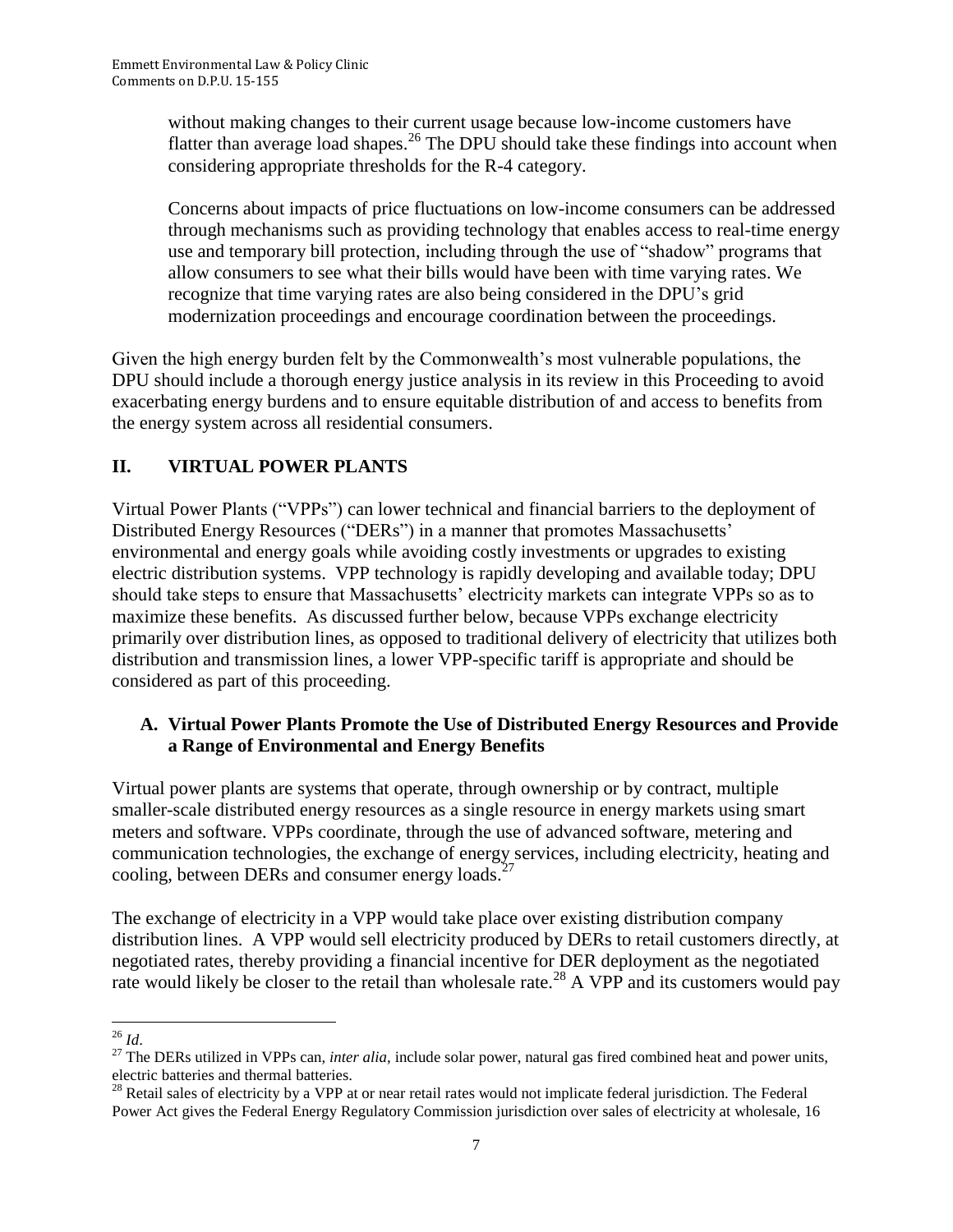the distribution company for the use of its distribution lines, but such payment should be at a special VPP rate that is lower than the normal distribution rate to reflect the fact that VPPs only use local distribution lines, not the full distribution system.

VPPs further lower technical and financial barriers to DER deployment by:

- Aggregating the energy services that DERs provide so that they appear to the grid as a single entity, thus allowing DERs to reach a sufficient scale that the per unit electricity capital cost is minimized; and
- Dispatching combined DERs collectively so that VPPs respond to a single control signal from the distribution utility and/or Independent System Operator ("ISO") and thereby participate in the forward capacity and demand response markets, and provide ancillary services, such as frequency regulation.

Figure 1 presents a graphical depiction of the functions performed by VPPs.



*Figure 1. A graphical depiction of the three functions performed by a virtual power plant: coordination, aggregation and dispatch.* 

VPPs provide additional benefits, such as:

 $\overline{\phantom{a}}$ 

 Promoting Massachusetts' goals of reducing greenhouse gas ("GHG") emissions, which include reducing emissions  $25\%$  by 2020 and 80% by  $2050$ ,  $^{29}$  by increasing the amount

U.S.C. § 824 (b)(1), which is defined to be the sale of electric energy to any person for resale. 16 U.S.C. § 824 (d). A VPP would not sell electricity for the purpose of resale.

<sup>&</sup>lt;sup>29</sup> Massachusetts Global Warming Solutions Act, 2008 Mass. Laws ch. 298.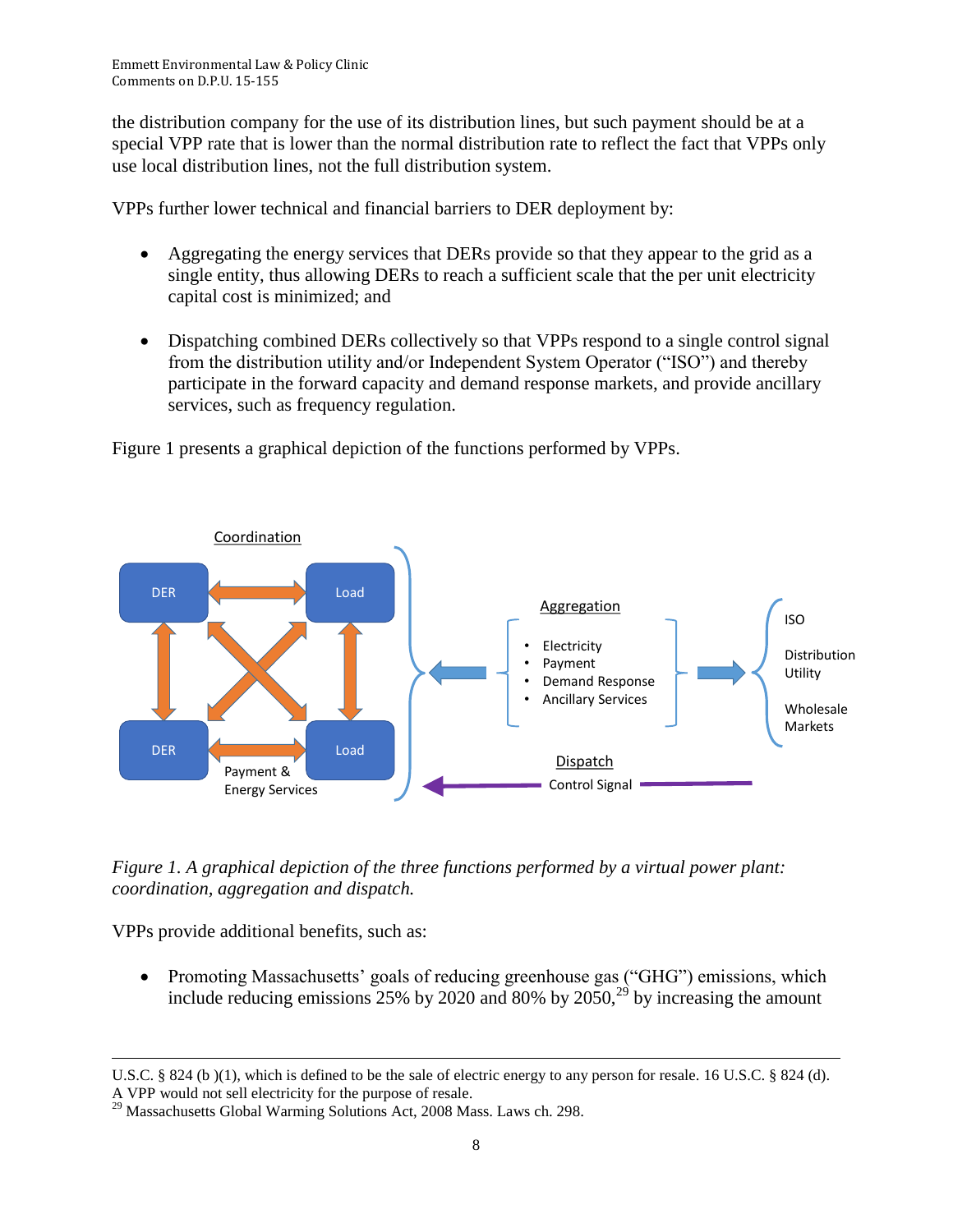of electricity produced by renewable sources and combined heat and power generating units;

- Reducing the need for additional infrastructure for the generation and distribution of electricity. For example, the New England ISO has posited that "today's higher prices also indicate the need for additional gas infrastructure *or investment in alternative sources of energy* to offset the demand for natural gas."<sup>30</sup> Generating power closer to loads can reduce the need for expensive infrastructure investments, thereby lowering rates for ratepayers in general;<sup>31</sup> and
- Improving the resiliency and reliability of the grid, consistent with DPU's grid modernization initiatives, by deploying additional DERs onto distribution systems without costly investments and upgrades to such systems.<sup>32</sup>

VPPs are not a hypothetical concept; they are being demonstrated in real-world commercial operation today, especially in Europe, and large industrial conglomerates are offering VPP enabling technology. For example: (i) in 2013 the Dutch island of Ameland started construction of a VPP using 6 megawatts ("MW") of solar photovoltaics and 45 fuel-cell-based micro combined heat and power ("CHPS") units;<sup>33</sup> (ii) since 2012, a municipal utility in Munich, Germany, has operated a 20 MW VPP consisting of six CHP plants, five hydropower plants, and a windfarm;<sup>34</sup> and (iii) a 42 MW VPP, powered by wind, bio-mass and a fleet of electric cars, is serving 2000 households on the Danish island of Bornholm.<sup>35</sup> A recent example in the United States is Con Edison's proposal to build a VPP demonstration project, utilizing aggregated distributed solar and storage assets in homes in New York, as part of the New York Public Service Commission's Reforming the Energy Vision (REV) proceedings.<sup>36</sup>

 $\overline{\phantom{a}}$ <sup>30</sup> *2015 Regional Electricity Outlook*, ISO NEW ENGLAND, at 22 (2015) (emphasis added), available at [http://www.iso-ne.com/static-assets/documents/2015/02/2015\\_reo.pdf.](http://www.iso-ne.com/static-assets/documents/2015/02/2015_reo.pdf)

<sup>&</sup>lt;sup>31</sup> See e.g., Order Adopting Regulatory Policy Framework and Implementation Plan, New York Public Service Commission Case 14-M-0101, 20 (Feb. 26, 2015) ("While much of the aging infrastructure will need to be replaced

<sup>...</sup> DER can reduce near term needs in targeted areas and long term needs throughout the system.") <sup>32</sup> See e.g., Investigation by the Department of Public Utilities on its own Motion into Modernization of the Electric Grid, D.P.U. 12-76-B, 10 (June 12, 2014) ("A modernized grid will facilitate the reduction of peak demand by allowing retail customers to respond to price signals . . . and reduc[e] the need for new generation, transmission, and distribution investments.")

<sup>&</sup>lt;sup>33</sup> David Appleyard, "Dutch VPP Using Solar PV and Fuel Cell Tech - Renewable Energy World," November 14, 2013, http://www.renewableenergyworld.com/articles/2013/11/dutch-vpp-uses-pv-and-fuel-cell-hybrid.html. <sup>34</sup> 07/01/2012 | Sonal Patel, "The Rise of the Virtual Power Plant," *POWER Magazine*,

http://www.powermag.com/the-rise-of-the-virtual-power-plant/. Siemens, "Stadtwerke München and Siemens Jointly Start up Virtual Power Plant," ctc\_xhtml\_presshome,

http://www.siemens.com/press/en/pressrelease/?press=/en/pressrelease/2012/infrastructure-cities/smartgrid/icsg201204017.htm.

<sup>&</sup>lt;sup>5</sup> Jean Kumagai, "Virtual Power Plants, Real Power," *Spectrum, IEEE* 49, no. 3 (2012): 13–14; "EcoGrid EU," http://www.eu-ecogrid.net/ecogrid-eu.; Jean Kumagai, "The Smartest, Greenest Grid," April 29, 2013, http://spectrum.ieee.org/energy/the-smarter-grid/the-smartest-greenest-grid.

<sup>&</sup>lt;sup>36</sup> ConEdison, *REV Demonstration Project Implementation Plan Clean Virtual Power Plant* (Nov. 20, 2015), available at

[http://www3.dps.ny.gov/W/PSCWeb.nsf/All/B2D9D834B0D307C685257F3F006FF1D9?OpenDocument.](http://www3.dps.ny.gov/W/PSCWeb.nsf/All/B2D9D834B0D307C685257F3F006FF1D9?OpenDocument)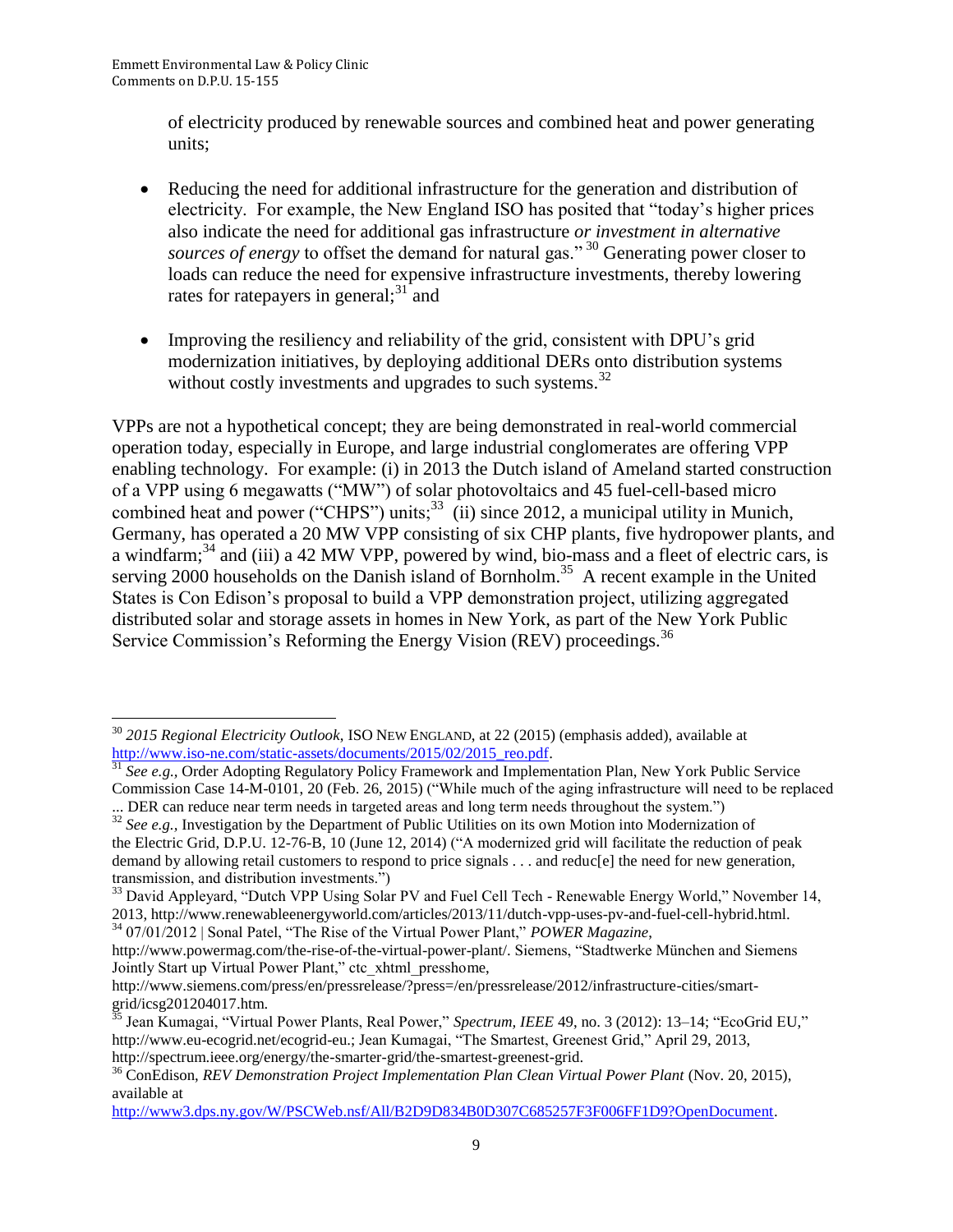In addition, commercial solutions for VPP control now available. For example, Siemens offers a commercial cloud-based web service for municipal utilities to manage their residents' DERs as a VPP,<sup>37</sup> while Bosch offers what it calls a "turnkey software platform" to operate VPPs more broadly.<sup>38</sup> GE recently spun-out a company, called "Current," that will provide hardware and software solutions to companies seeking to become "active grid participants" and that could be used to build and operate VPPs.<sup>39</sup> Likewise, Encorp offers a virtual power plant software solution.<sup>40</sup>

#### **B. Virtual Power Plants Are a Natural Evolution of the Commonwealth's Existing Grid Modernization and Greenhouse Gas Emission Reduction Policies**

Massachusetts has long been at the forefront of grid modernization efforts. This leadership has been displayed, *inter alia*, by (1) the Restructuring Act of 1997, which separated generation from distribution and introduced retail competition into electricity markets, and (2) the Commonwealth's long standing policy of encouraging the deployment of DERs. These DER deployment policies are evidenced by, for example: (i) the creation and continued revision of a model distributed generation interconnection agreement;<sup>41</sup> (ii) the Green Communities Act of 2008,<sup>42</sup> which expanded net metering and virtual net metering for some types of DERs; (iii) the DPU's Grid Modernization Order,  $43$  which ordered the distribution companies to develop a plan for integrating DERs; and (iv) the 2012 Energy Bill,<sup>44</sup> which also expanded net metering and ordered the DPU to develop an interconnection timeline for distributed generation facilities. Thus, as a natural evolution of Massachusetts' efforts to introduce retail competition and encourage distributed generation, VPPs build on existing features of the electric system and ongoing efforts to modernize the grid.

#### **C. Virtual Power Plants Can Connect to Distribution Systems under Current Laws and Policies**

VPPs generate or otherwise procure electricity but do not own or operate distribution facilities; thus they need to use the existing distribution lines owned by distribution companies. Under the Massachusetts Electric Industry Restructuring Act of 1997, the DPU is "authorized and directed

l

http://www.siemens.com/press/en/pressrelease/?press=/en/pressrelease/2014/infrastructure-cities/smartgrid/icsg201402046.htm&content[]=ICSG&content[]=EM&content[]=EMSG. (Feb 10, 2014).

<sup>38</sup> Bosch, "Optimizing the Grid and Energy Trading," [https://www.bosch-si.com/solutions/energy](https://www.bosch-si.com/solutions/energy-management/virtual-power-plant/virtual-power-plant-manager-software.html)[management/virtual-power-plant/virtual-power-plant-manager-software.html.](https://www.bosch-si.com/solutions/energy-management/virtual-power-plant/virtual-power-plant-manager-software.html) 

<sup>&</sup>lt;sup>37</sup> "Siemens Offers Cloud-Based Web Service for Virtual Power Plants,"

<sup>&</sup>lt;sup>39</sup> Katherine Tweed, "GE Launches \$1B Energy Services Company, Current," October 7, 2015, http://www.greentechmedia.com/articles/read/ge-launches-1b-energy-services-company-current. 40 Encorp, "Virtual Power Plants," [http://www.encorp.com/VPP.pdf.](http://www.encorp.com/VPP.pdf)

<sup>&</sup>lt;sup>41</sup> The first model distributed interconnection agreement was promulgated by the DPU in 2002. *See* Investigation by the Department of Telecommunications and Energy on its own motion into Distributed Generation, DTE 02-38-B (Feb. 24, 2004). The model agreement was most recently revised in Investigation by the Department of Public Utilities on its own Motion into Distributed Generation Interconnection, Order on the Model Interconnection Tariff, (DPU 11-75-G, May 4, 2015).

 $42$  An Act Relative to Green Communities, M.G.L. Session Law Ch. 169.

<sup>&</sup>lt;sup>43</sup> Investigation by the Department of Public Utilities on its own Motion into Modernization of the Electric Grid, D.P.U. 12-76-B, 2 (June 12, 2014).

<sup>&</sup>lt;sup>44</sup> An Act Relative to Competitively Priced Electricity in the Commonwealth, M.G.L. Session Law Ch. 209, § 49.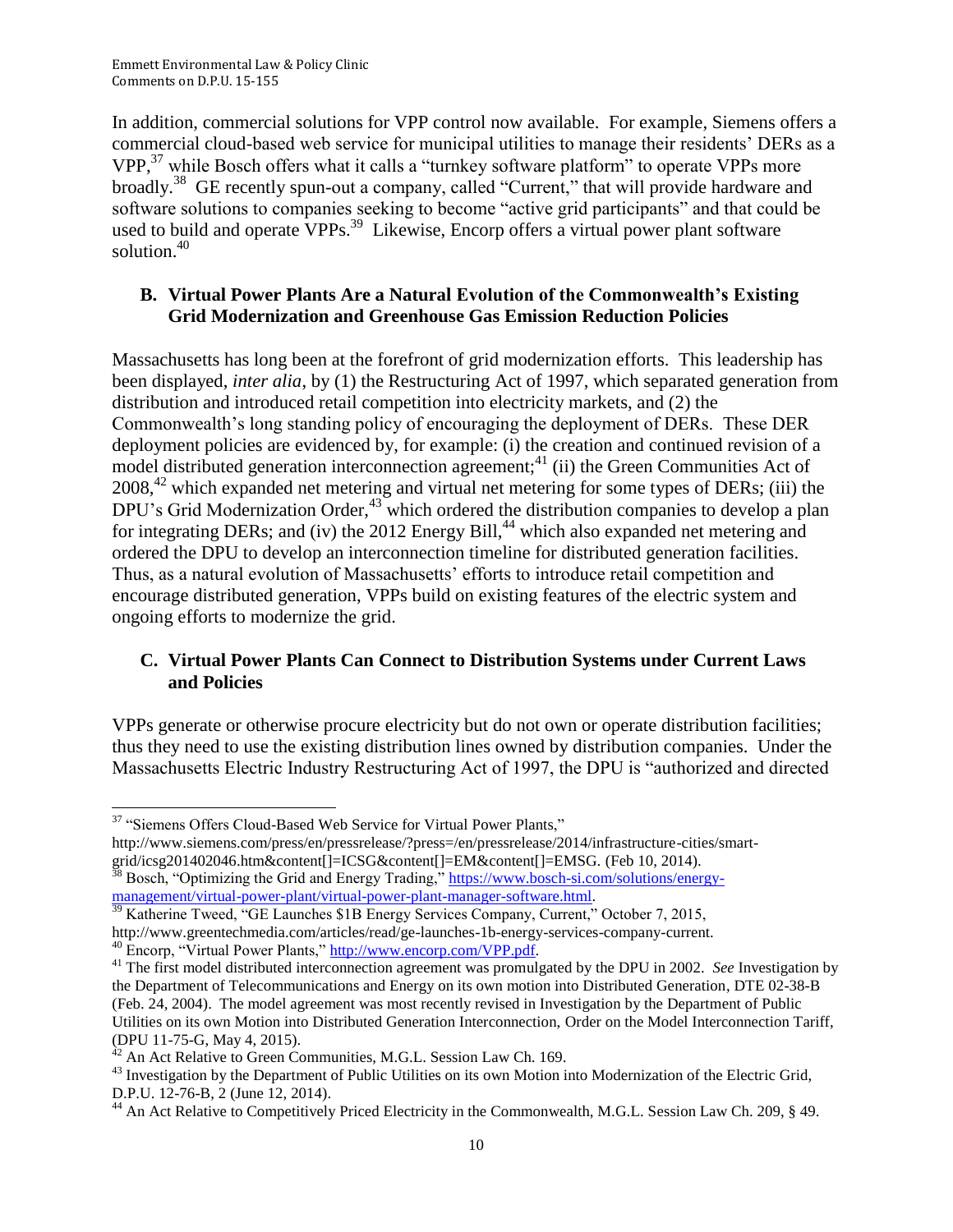to require electric companies to accommodate retail access to generation services and choice of suppliers by retail customers."<sup>45</sup> This law grants retail customers the right to procure electricity services from their choice of suppliers, whether it is the default service provider or a competitive supplier. This right to customer choice only makes sense if generators and competitive suppliers have access to the distribution company's distribution lines.

The DPU has so interpreted the statutory mandate. Per DPU's regulations, distribution companies must "establish *non-discriminatory* Interconnection Standards that govern the connection of Generation Facilities to its Distribution Facilities."<sup>46</sup> Interconnection standards must "ensure that all Generation Facilities have fair access on reasonable terms to the Company's Distribution Facilities."<sup>47</sup> The DPU has implemented this regulation by, *inter alia*, promulgating a model interconnection tariff for distributed generation, also known as the "Standards for Interconnection of Distributed Generation."<sup>48</sup> In addition, the DPU approved Terms and Conditions between distribution companies and competitive suppliers that require the distribution companies to give licensed competitive suppliers access to distribution company lines. $49$ 

## *i. Virtual Power Plants Could Connect to Distribution Systems as Generators*

In the event that a VPP owns or leases DERs directly, the VPP would qualify under Massachusetts law as a "generation company," a "generation facility," and a provider of "generation services" so that the VPP would have rights as a generator to use a distribution company's distribution lines. (Owners of DERs that are aggregated by a VPP could similarly connect to distribution systems.) A "generation company" is defined as "a company engaged in the business of producing, manufacturing or generating electricity or related services or products, including but not limited to, renewable energy generation attributes for retail sale to the public."<sup>50</sup> A "generation facility" is defined as "a plant or equipment used to produce, manufacture or otherwise generate electricity and which is not a transmission facility."<sup>51</sup> A "generation service" is defined as "the provision of generation and related services to a customer."<sup>52</sup> All three of these definitions would encompass a VPP.

## *ii. Virtual Power Plants Could Connect to Distribution Systems as Competitive Suppliers*

As a supplier of retail electricity to retail customers, a VPP would also qualify as a competitive supplier under Massachusetts law, DPU regulations, and Supreme Judicial Court precedent so

l  $45$  Mass. Gen. Laws Ann. ch. 164, § 1A (West).

<sup>46</sup> 220 CMR 11.04(4) (emphasis added).

<sup>47</sup> *Id*.

<sup>&</sup>lt;sup>48</sup> The most recent Model Interconnection Tariff was issued by Investigation by the Department of Public Utilities on its own Motion into Distributed Generation Interconnection, Order on the Model Interconnection Tariff, D.P.U. 11-75-G (May 4, 2015).

<sup>49</sup> *See e.g.,* Massachusetts Electric Company & Nantucket Electric Company, Terms and Conditions for Competitive Suppliers, M.D.P.U. No. 1201.1 (May 1, 2014).

 $^{50}$  M.G.L. ch. 164 § 1.

 $^{51}$  *Id.* 

<sup>52</sup> *Id.*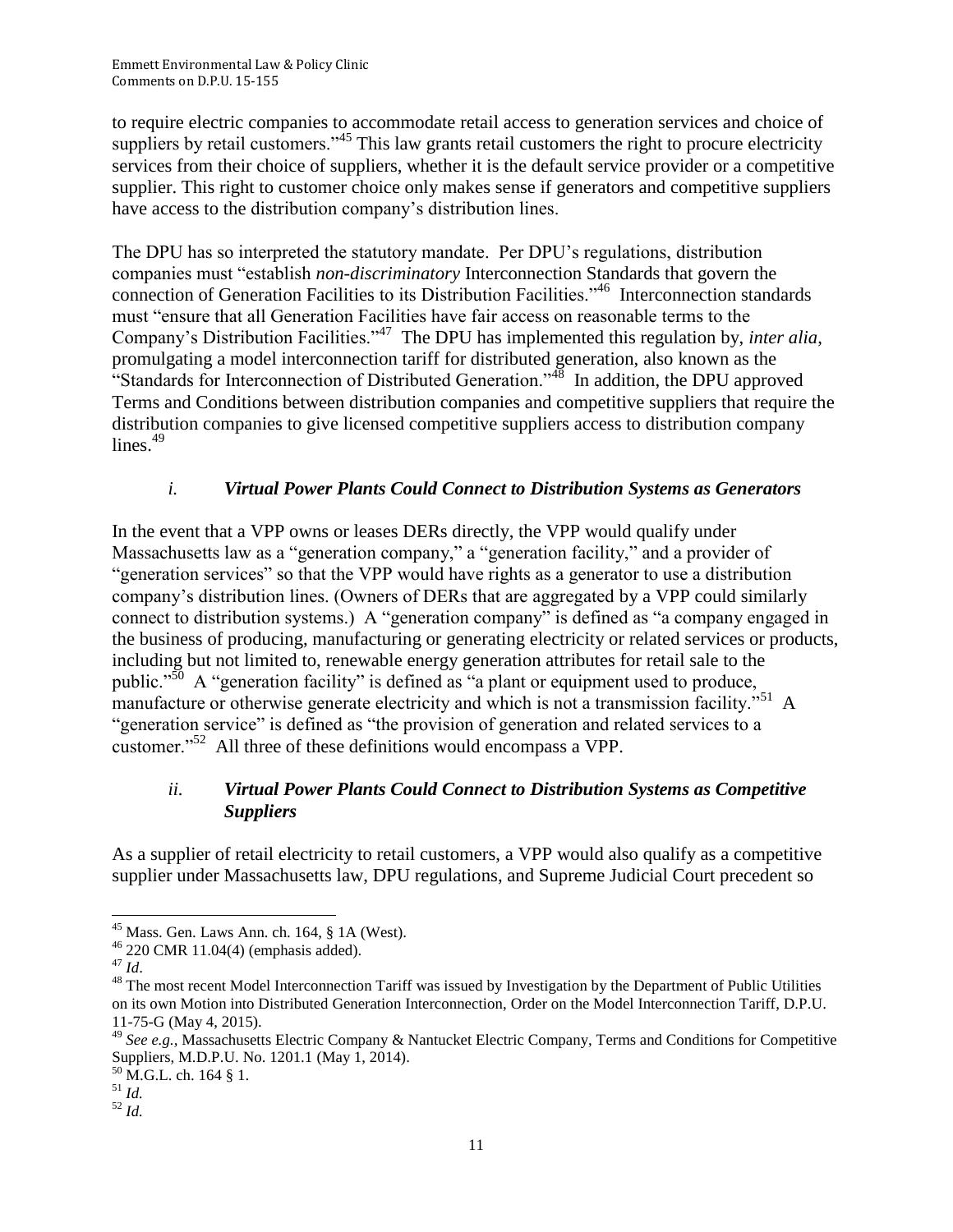that a VPP would have rights as a competitive supplier to access a distribution company's distribution lines. A "supplier" is defined by statute as "a supplier of generation service to retail customers."<sup>53</sup> Because a VPP provides generation service to retail customers, it would qualify as a supplier. The DPU takes an even broader view of "competitive supplier," defining that term to cover any entity that is licensed to sell electricity to retail customers other than distribution companies or municipal light companies.<sup>54</sup> The SJC has defined competitive suppliers as "firms" that generate or otherwise procure electricity without owning or operating the means to distribute electricity to consumers."<sup>55</sup> Because VPPs generate or procure electricity but do not own or operate the means to distribute electricity, VPPs would meet this definition, and thus could utilize DPU-approved Terms and Conditions between distribution companies and competitive suppliers that require the distribution companies to give licensed competitive suppliers access to distribution company lines. $56$ 

A VPP's operation as a competitive supplier is consistent with the DPU's Model Terms and Conditions for Competitive Generation Service,  $57$  which forms the basis for each distribution company's relationship with competitive suppliers. The Terms and Conditions do not preclude exchange of electricity over distribution lines and VPPs can satisfy the licensure requirements for competitive suppliers.<sup>58</sup> Licensure would require a VPP to be a participant in the New England Power Pool ("NEPOOL"),<sup>59</sup> and the NEPOOL Agreement explicitly contemplates distributed generation resources as being NEPOOL participants.<sup>60</sup>

#### **D. A Specific Virtual Power Plant Distribution Tariff Would Promote the Financial Viability of Distributed Energy Resources and Send a Strong Signal that the Commonwealth is a Leader in Electricity Innovation**

As described above, an important feature of VPPs is that they exchange electricity primarily over distribution lines, without using transmission lines. However, under the current rate structure, retail customers procuring services from VPPs would pay the same rate for distribution to the distribution company as customers obtaining generation services from distant competitive suppliers. A specific rate-class for VPP distribution would address this disparity and thereby improve the economic viability of VPPs in Massachusetts.

The DPU has the authority to govern distribution companies' "rates, prices and charges" under M.G.L. c. § 94, which courts construe broadly as allowing the DPU jurisdiction over the entire rate structure and reasonably related terms and conditions in service contracts or filed

 $\overline{\phantom{a}}$ <sup>53</sup> *Id.*

<sup>54</sup> 220 CMR 11.02.

<sup>55</sup> *NSTAR Elec. Co. v. Dep't of Pub. Utilities*, 462 Mass. 381, 383 (2012).

<sup>&</sup>lt;sup>56</sup> VPPs operating as competitive suppliers would have to comply with consumer protection regulations promulgated by the DPU (220 CMR 11.05) and the Attorney General (940 CMR 19.00).

 $57$  220 CMR 11.04 (2)(c) (providing that each distribution company shall file, for Department approval, terms and conditions governing the manner in which Distribution Service is provided to Distribution Customers, and the Terms and Conditions must be consistent with the Model Terms and Conditions for Distribution Service established by the DPU.)

<sup>&</sup>lt;sup>58</sup> 220 CMR 11.05(2).

 $59$  220 CMR 11.05(2)14.

 $60$  New England Power Pool Second Restated NEPOOL Agreement, § 1.15, available at [http://www.nepool.com/uploads/Op-2d\\_RNA.pdf.](http://www.nepool.com/uploads/Op-2d_RNA.pdf)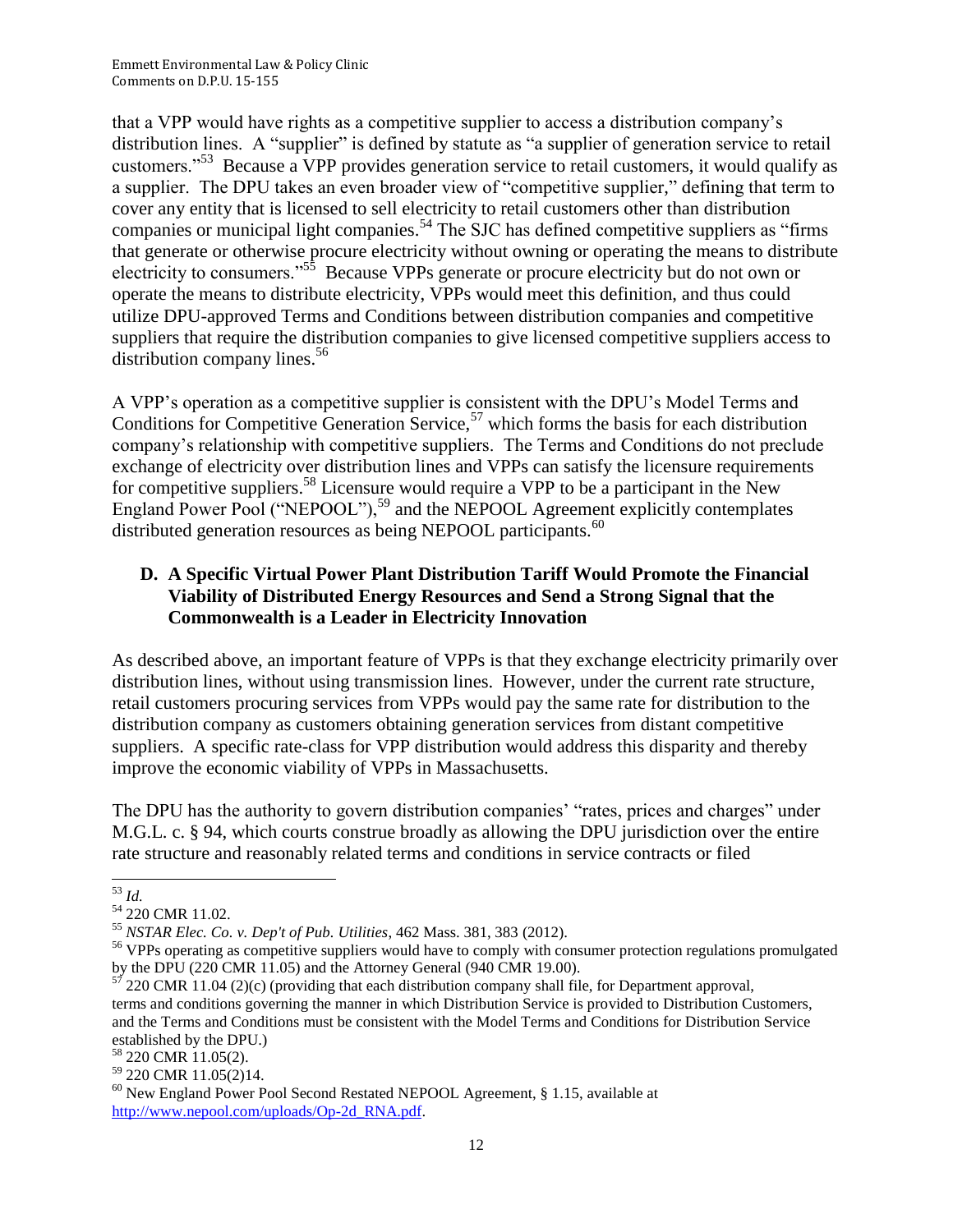schedules.<sup>61</sup> Courts have held that the DPU can consider the public interest in exercising its regulatory power over rates and its authority to do so is implicit throughout the statute.<sup> $\delta^2$ </sup> For example, the Supreme Judicial Court ruled that the DPU has the authority to approve a special, reduced rate for low-income elderly customers, because such rate coincides with the public interest.<sup>63</sup> Furthermore, courts have held that the DPU can discriminate between "different classes of customers, reasonably classified" in rate making under § 94, based on "some or all of such factors as size, location or nature of business."<sup>64</sup>

Setting a lower distribution rate for customers procuring electricity services from VPPs is in the public interest and recognizes that customers of VPPs use the distribution system differently than other distribution company customers. VPP customers do not use the full portion of the distribution and transmission lines: delivering electricity to VPP customers only requires lowvoltage, local distribution lines, because electricity is delivered to customers from a local generator, such as solar panels or CHP generators. The smart metering function of VPPs allows local delivery: using advanced software, VPPs would track energy production from DERs and energy usage within their service territory. When the DERs could satisfy demand, the VPP would communicate that to the grid so that additional energy would not be sent over transmission lines to reach the VPP's customers. Thus, VPP customers place smaller demands on the larger grid.

VPP delivery rates that reflect the true costs of delivery would comply with the judicial directive that public utilities may "charge rates which are compensatory with the full cost incurred by efficient management, [but] they may not recover costs which are excessive, unwarranted, or incurred in bad faith."<sup>65</sup> Otherwise, VPP customers would be paying for more than what they receive when procuring electricity from local, distributed generation sources. Setting a VPPspecific tariff that reflects true costs of delivery would result in lower distribution rates, and thus lower energy bills for VPP customers, which will encourage the development of VPPs. Incentivizing the development of VPPs through separate tariffs for VPP customers will promote the public interest through the environmental, electric system and financial benefits discussed above that VPPs could bring to Massachusetts.

## **E. A Virtual Power Plant-Specific Tariff Is a Better Way for DERs to Pay for Their Use of Distribution Company Distribution Lines Than the Access Fee Proposed by National Grid**

National Grid has proposed a fixed "access fee," in an amount directly proportional to capacity, for DERs "where there is no on-site load present at the service location other than the parasitic

 $\overline{\phantom{a}}$ <sup>61</sup> *See e.g., Boston Real Estate Bd. v. Dep't of Pub. Utilities*, 136 N.E.2d 243, 248 (1956).

<sup>62</sup> *See Boston Real Estate Bd. v. Dep't of Pub. Utilities*, 136 N.E.2d 243, 254 (1956) ("The controlling consideration of the public interest in the exercise of the department's statutory regulating power is implicit throughout the statute. It is the standard which supports the grant of power over rates and regulations in general, and it is not necessary to specify further.").

<sup>63</sup> *Am. Hoechest Corp. v. Dep't of Pub. Utilities,* 379 Mass 408, 409 (1980).

<sup>64</sup> *Id*. (quoting *Brand v. Board of Water Commissioners of Town of Billerica*, 242 Mass 223, 227 (1992)). *See also Boston Edison Co. v. Dep't of Pub. Utilities*, 375 N.E.2d 305, 333 (1978).

<sup>65</sup> *Bay State Gas Co. v. Dep't of Pub. Utilities*, 947 N.E.2d 1077, 1085 (2011); *Boston Gas Co. v. Department of Pub. Utils*., 441 N.E.2d 746 (1982).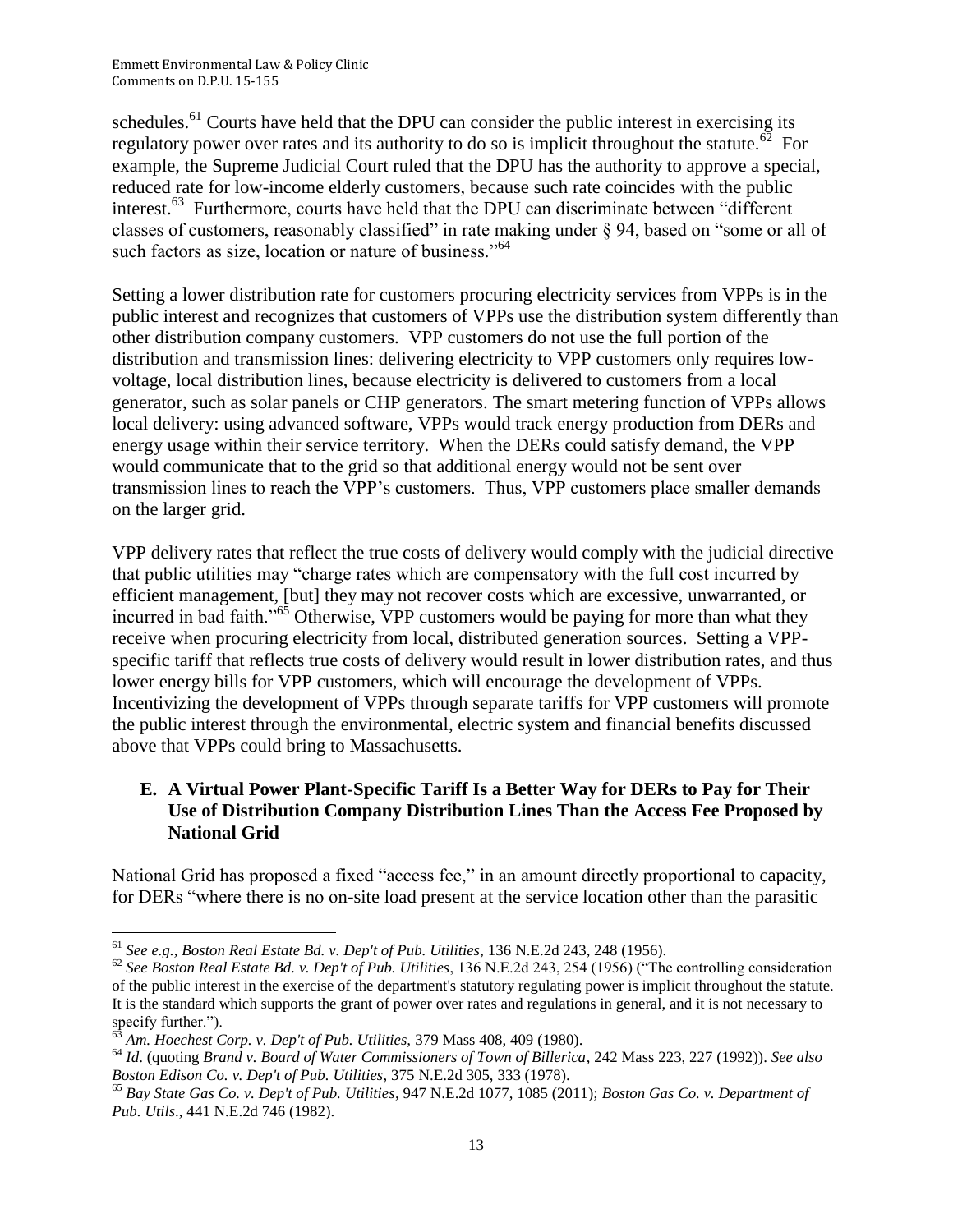load of the [DERs] . . . for the use of the Company's distribution system by the [DERs] for the purpose of exporting electricity generated by the [DERs] into the electric distribution system" through either net metering or the Power Purchase Rate P tariff.<sup>66</sup> National Grid posits that, because some DERs, including those that use virtual net metering, do not pay National Grid for using the distribution system, the "access fee" "for the recovery of a Customer's proportionate share of the Company's costs of constructing and maintaining its system in providing this [distribution] service to the Customer."<sup>67</sup>

While distribution companies like National Grid should be paid for use of their distribution systems, a fixed access fee is a blunt, and potentially inaccurate, method for calculating the cost of such use. For example, under National Grid's proposal, a 10 kilowatt ("kW") solar panel in an open, sun-filled field would pay the same access fee as a solar panel in a dense, shaded urban environment even though the urban solar panel would produce less power, and use the distribution system less, than the open field solar panel. As another example, a 10 kW solar panel would pay the same access fee as a 10 kW solar panel combined with an electric battery, even though the solar panel/battery combination would likely place less stress on the distribution system as it would provide a more constant supply to the grid.

In the event that a VPP were subject to the access fee,<sup>68</sup> charging for actual use of the distribution system on a kWh basis via a VPP-specific tariff would (i) be more representative of the actual costs that a DER imposes on the distribution system than a fixed rate and (ii) create a rate structure that better captures the value that DERs can provide by, for example, displacing investment in new transmission and distribution infrastructure. A rate structure that imposes a cost per kWh on use of the distribution system would also incentivize the development and installation of modern storage and other technologies that displace use of the distribution system, and thereby, further reduce the need for distribution and transmission upgrades.

## **F. National Grid's Terms and Conditions for Distribution Service Should Support the Installation And Operation of Innovative Meters in Connection with Virtual Power Plants**

A modern grid will require innovative smart meters that can: (i) measure two-way power flow; (ii) measure power flow in real time; and (iii) communicate with each other and with the grid as a whole. National Grid's Terms and Conditions for Distribution Service may unnecessarily limit meter innovation and should be revised. (The consideration of smart meters in DPU's grid modernization proceeding does not preclude addressing meter-related issues in this proceeding.)

At present, and as proposed, National Grid's Terms and Conditions for Distribution Service provides that meters requested by customers or competitive suppliers will be selected and owned by National Grid but procurement and installation costs will be borne by the customers or

 $\overline{\phantom{a}}$ <sup>66</sup> Massachusetts Electric Company and Nantucket Electric Company, each d/b/a National Grid, , Proposed Tariff, Access Service Agreement For Distributed Generation, D.P.U. 15-155, (Nov. 6, 2015). <sup>67</sup> *Id.* at 1.

 $68$  A VPP would likely not pay the access fee as the DERs would be located on sites that would consume a portion of the electricity produced by the VPP's DERs.